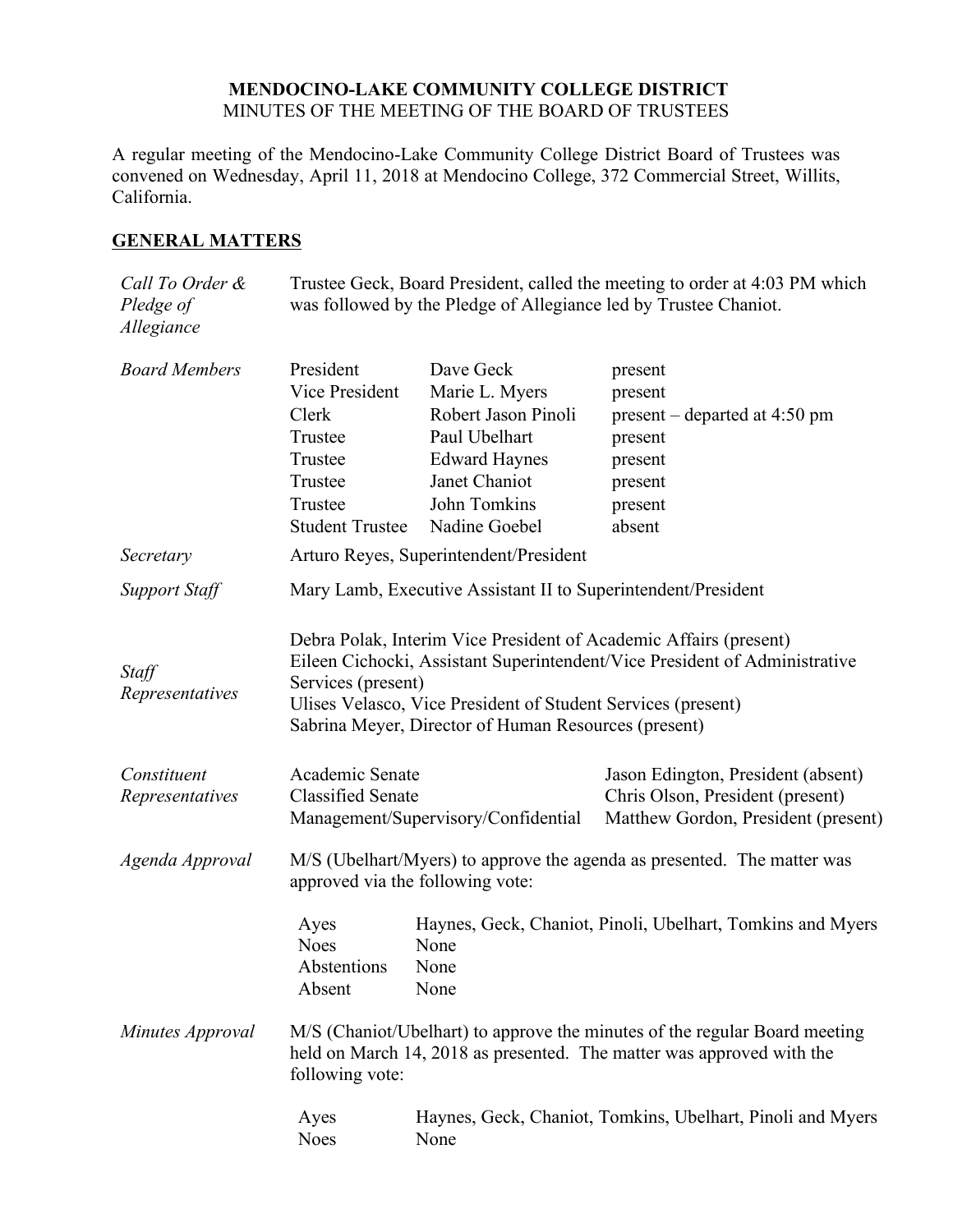|                                                       | Abstentions<br>None<br>Absent<br>None                                                                                                                                                                                                                                                                                                                                                                             |  |  |  |
|-------------------------------------------------------|-------------------------------------------------------------------------------------------------------------------------------------------------------------------------------------------------------------------------------------------------------------------------------------------------------------------------------------------------------------------------------------------------------------------|--|--|--|
| <b>Public Comments</b><br>on Closed Session<br>Items  | There were no comments from the public on the closed session items.                                                                                                                                                                                                                                                                                                                                               |  |  |  |
|                                                       | <b>CLOSED SESSION</b><br>The Board adjourned to Closed Session at 4:13 PM with Board President Geck<br>stating items 2.1, 2.2, 2.3 and 2.4 will be discussed in closed session.                                                                                                                                                                                                                                   |  |  |  |
| Report of Action<br>Taken in Closed<br><b>Session</b> | <b>OPEN SESSION</b><br>The Board returned to open session at 5:30 PM with Board President Geck<br>reporting no action taken in closed session.                                                                                                                                                                                                                                                                    |  |  |  |
| Public Comments –<br>Time Certain $-5:30$<br>PM       | Eryn Schoen-Brunner addressed the board regarding the upcoming Spring<br>Dance Festival. She was joined by a student who will be participating in the<br>event.                                                                                                                                                                                                                                                   |  |  |  |
| Recess                                                | President Geck called to a recess at 5:35 to recognize the new Vice President of<br>Academic Affairs.                                                                                                                                                                                                                                                                                                             |  |  |  |
| Return to Open                                        | Board President Geck called the meeting back to order at 5:45 PM.                                                                                                                                                                                                                                                                                                                                                 |  |  |  |
| Session                                               | PRESIDENT AND ADMINISTRATION REPORT<br>A written report was presented by Superintendent/President Reyes.                                                                                                                                                                                                                                                                                                          |  |  |  |
|                                                       | In addition to the information provided in his report, Superintendent/President<br>Reyes informed the board once the climate survey report from Ruffalo, Noel<br>Levitz has been delivered to the college, the board will be presented with the<br>information at their next meeting. He will also check to see if a representative<br>from Ruffalo, Noel Levitz will be presenting the information to the board. |  |  |  |
|                                                       | Additionally, he recognized Interim Vice President Polak whom the board will<br>be asked to approve for a permanent Vice President role later in the agenda.                                                                                                                                                                                                                                                      |  |  |  |
|                                                       | <b>CONSENT AGENDA</b><br>M/S (Tomkins/Ubelhart) Board of Trustees does hereby approve the Consent<br>Agenda as presented. The consent agenda was approved with the following<br>vote:                                                                                                                                                                                                                             |  |  |  |
|                                                       | Haynes, Chaniot, Geck, Tomkins, Ubelhart, and Myers<br>Ayes<br><b>Noes</b><br>None<br>Abstentions<br>None<br>Absent<br>Pinoli                                                                                                                                                                                                                                                                                     |  |  |  |

Items with an asterisk \* were approved by one motion as the Consent Agenda.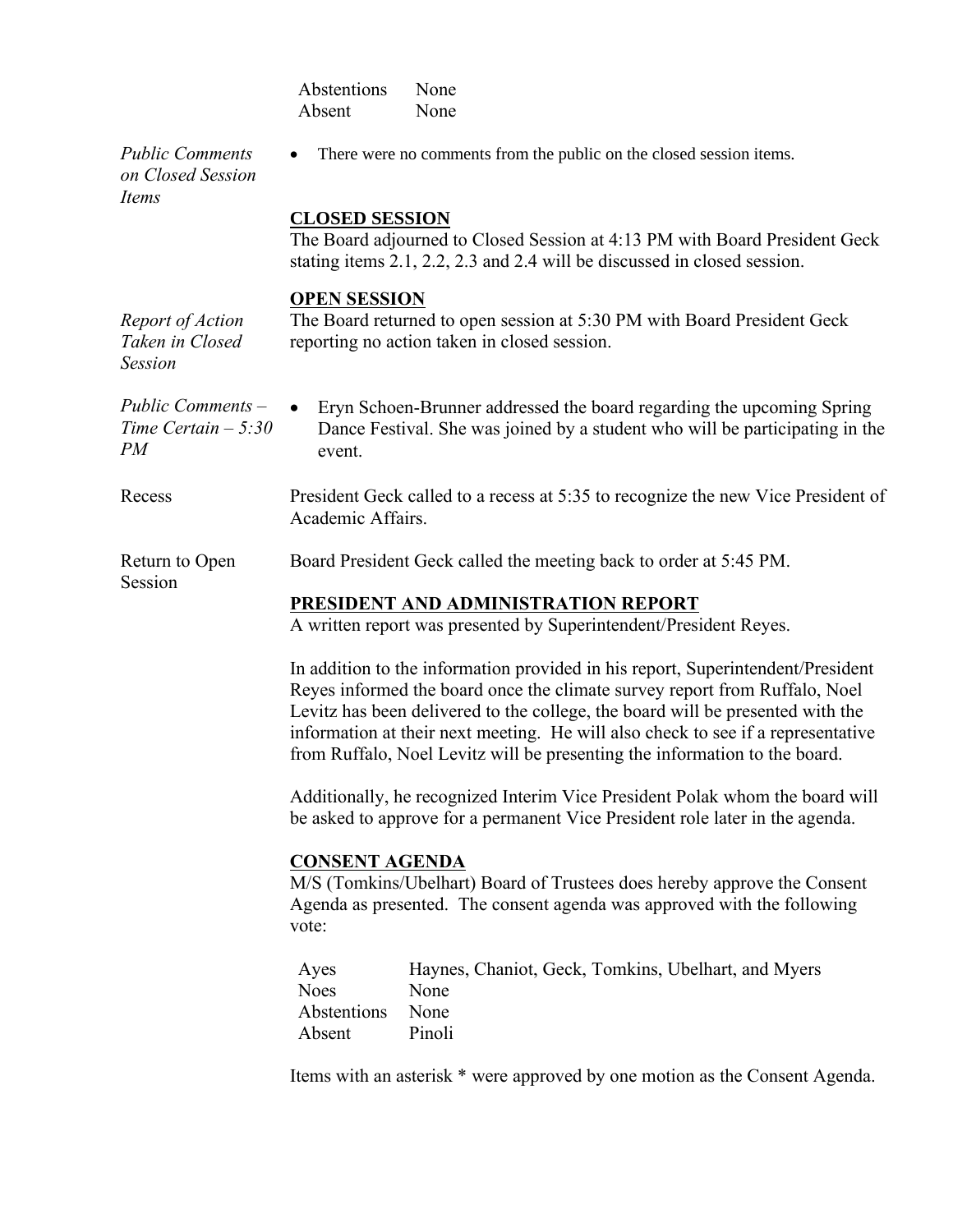## **Personnel**

| $Employment -$<br>Short-Term<br><b>Employees</b>                              | *RESOLVED, That the Mendocino-Lake Community College District Board of<br>Trustees does hereby ratify the employment of the short-term employees as<br>submitted and presented at the meeting pending receipt of all necessary<br>employment eligibility requirements.                                                                              |  |
|-------------------------------------------------------------------------------|-----------------------------------------------------------------------------------------------------------------------------------------------------------------------------------------------------------------------------------------------------------------------------------------------------------------------------------------------------|--|
| $Employment - Part-$<br>Time Faculty                                          | *RESOLVED, That the Mendocino-Lake Community College District Board of<br>Trustees does hereby approve employment of the Part-Time Faculty for the<br>Spring 2018 semester as submitted and presented at the meeting pending receipt<br>of all necessary employment eligibility requirements.                                                       |  |
| <b>Volunteers</b>                                                             | *RESOLVED, That the Mendocino-Lake Community College District Board of<br>Trustees does hereby approve the list of volunteers as submitted and presented<br>at the meeting.                                                                                                                                                                         |  |
| Resignation/Retire<br>ment - Classified                                       | *RESOLVED, That the Mendocino-Lake Community College District Board of<br>Trustees does hereby accept the resignation of Elizabeth Susan Orozco,<br>Alternative Media/Assistive Technology Technician effective June 30, 2018.                                                                                                                      |  |
| Resignation -<br>Faculty                                                      | *RESOLVED, That the Mendocino-Lake Community College District Board of<br>Trustees does hereby accept the resignation of Daniela Azuela, Counselor-HSI,<br>effective June 21, 2018 and Tiffinny Drake, Instructor-Nursing, effective May<br>25, 2018.                                                                                               |  |
| $Employment -$<br>Classified                                                  | *RESOLVED, That the Mendocino-Lake Community College District Board of<br>Trustees does hereby employ Cindy Gunter, Food Service Worker, effective<br>April 12, 2018 and Kevin Crook, Groundskeeper, effective April 16, 2018 as<br>submitted and presented at the meeting pending receipt of all necessary<br>employment eligibility requirements. |  |
| $Employment -$<br>Tenure-Track<br>Faculty                                     | *RESOLVED, That the Mendocino-Lake Community College District Board of<br>Trustees does hereby employ Nicholas Wright as a full-time, tenure-track<br>Counselor/Coordinator DSPS, effective April 12, 2018 pending receipt of all<br>necessary employment eligibility requirements.                                                                 |  |
| $Employment -$<br>Educational<br>Administrator                                | *RESOLVED, That the Mendocino-Lake Community College District Board of<br>Trustees does hereby approve an Educational Administrator contract for Debra<br>Polak, Vice President of Academic Affairs effective April 12, 2018 through<br>June 30, 2019 as submitted and presented.                                                                   |  |
| $Correction -$<br><b>Faculty Contract</b>                                     | *RESOLVED, That the Mendocino-Lake Community College District Board of<br>Trustees does hereby approve the correction to the second year of a two-year<br>contract for Casey Terrill, Mathematics and the addition of a second year of a<br>two-year contract for Alicia Mendoza, Counselor as submitted and presented.                             |  |
| Mendocino-Lake<br><b>Community College</b><br>Classified<br><b>Bargaining</b> | *RESOLVED, That the Mendocino-Lake Community College District Board of<br>Trustees does hereby ratify the 2017-2018 Tentative Agreement between the<br>Mendocino-Lake Community College District and the Mendocino-Lake<br>Community College Classified Bargaining Unit/SEIU (MLCCCBU) Local                                                        |  |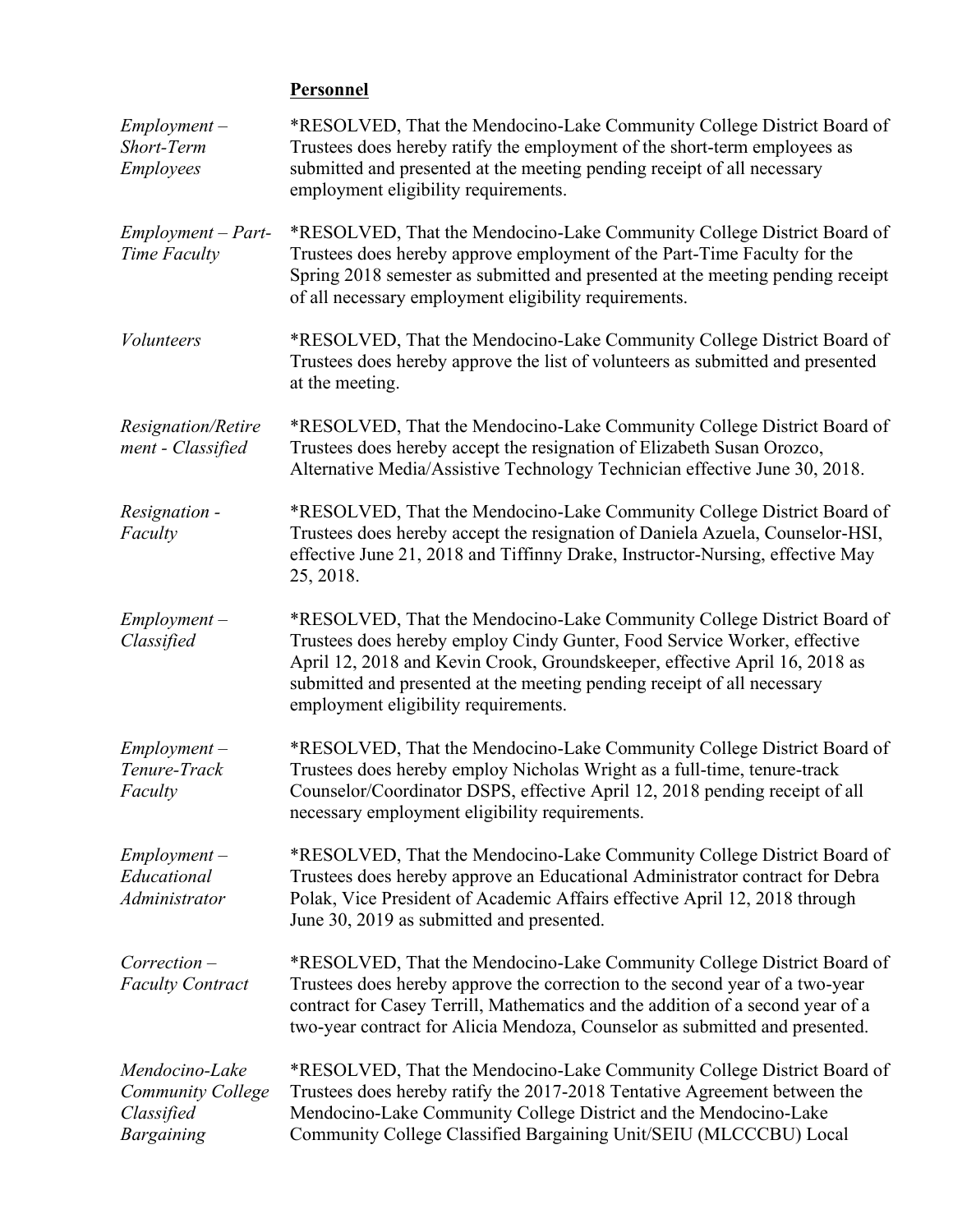*Unit/SEIU (MLCCBU) Local 1021, 2017-2018 Tentative Agreement* 1021.

*Mendocino-Lake Community College Classified Bargaining Unit/SEIU (MLCCCBU) Local 1021, 2018-19 Reopeners Mendocino College Federation of Teachers (MCFT/AFT), 2019-2020 Reopeners*

*Mendocino Part-Time Faculty Association, 2018- 19 Reopeners for Successor Contract Negotiations*

*Mendocino-Lake Community College District Successor Agreement Reopeners to Mendocino-Lake Community College Classified Bargaining Unit/SEIU, Local 1021 (MLCCCBU), 2018-2019*

*Mendocino-Lake Community College District Reopeners to Mendocino College Federation of Teachers (MCFT/AFT), 2019-2020*

\*RESOLVED, That the Mendocino-Lake Community College District Board of Trustees does hereby receive the initial 2018-19 collective bargaining proposal from the Mendocino-Lake Community College Classified Bargaining Unit (MLCCCBU) and directs the Superintendent/President to receive related public comments prior to the May Board meeting.

\*RESOLVED, That the Mendocino-Lake Community College District Board of Trustees does hereby receive the initial 2019-20 collective bargaining proposal from the Mendocino College Federation of Teachers (MCFT) and directs the Superintendent/President to receive related public comments prior to the May Board meeting.

\*RESOLVED, That the Mendocino-Lake Community College District Board of Trustees does hereby receive the initial 2018-19 collective bargaining proposal from the Mendocino Part-Time Faculty Association (MPFA) and directs the Superintendent/President to receive public comments on this proposal prior to the May Board meeting.

\*RESOLVED, That the Mendocino-Lake Community College District Board of Trustees does hereby present the District's initial 2018-19 collective bargaining proposal to the Mendocino-Lake Community College Collective Bargaining Unit/SEIU, Local 1021 and directs the Superintendent/President to receive related public comments prior to the May Board meeting.

\*RESOLVED, That the Mendocino-Lake Community College District Board of Trustees does hereby present the District's initial 2019-20 collective bargaining proposal to Mendocino College Federation of Teachers (MCFT); and directs the Superintendent/President to receive related public comments prior to the May Board meeting.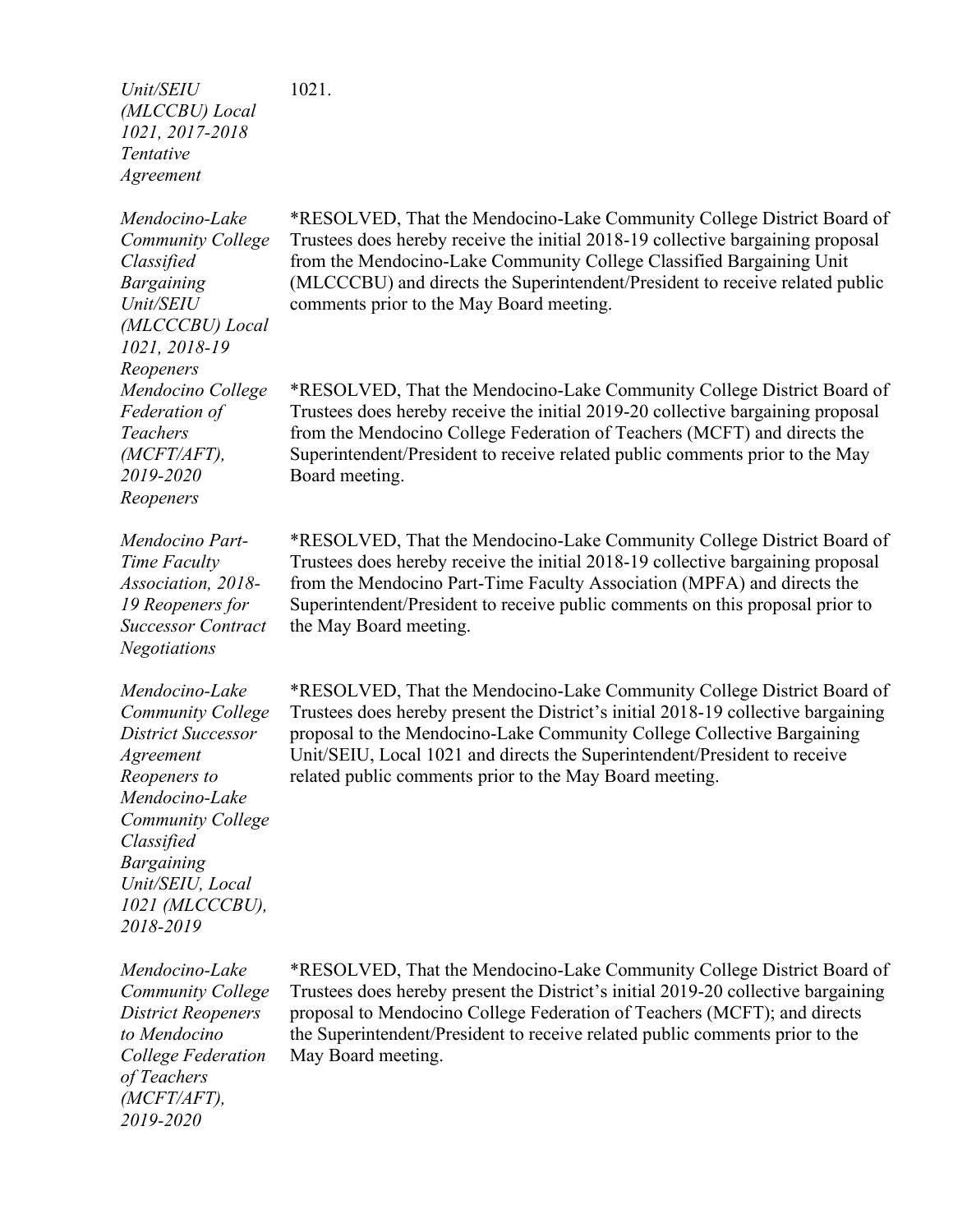*Mendocino-Lake Community College District Successor Agreement Reopeners to Mendocino Part-Time Faculty Association (MPFA), 2018-2019* \*RESOLVED, That the Mendocino-Lake Community College District Board of Trustees does hereby present the District's initial 2018-19 collective bargaining proposal to Mendocino Part-Time Faculty Association (MPFA); and directs the Superintendent/President to receive related public comments prior to the May Board meeting. **Other Items** *Fiscal Report as of February 28, 2018* \*RESOLVED, That the Mendocino-Lake Community College District Board of Trustees does hereby accept the fiscal report as submitted. **ACTION ITEMS** *2017-2018 April Revised Budget* After reviewing the information provided and ensuing discussion, the following action was taken: M/S (Myers/Ubelhart) that the Board of Trustees of the Mendocino-Lake Community College District does hereby adopt the proposed 2017/2018 April Revised Budget as presented and shown on Attachments A-1 through I. The motion was approved with the following vote: Ayes Haynes, Tomkins, Chaniot, Geck, Ubelhart, and Myers Noes None Abstentions None Absent Pinoli *Awarding of Audit Contract for Fiscal Year Ending June 30, 2018* After reviewing the information provided, the following action was taken: M/S (Chaniot/Myers) that the Board of Trustees of the Mendocino-Lake Community College District does hereby award the audit contract for the fiscal year ending June 30, 2018 at a not-to-exceed price of \$33,960/District and \$7,810/Foundation to the Certified Public Accounting firm Cossolias, Wilson, Dominguez, Leavitt (CWDL) as presented. Ayes Haynes, Tomkins, Chaniot, Geck, Ubelhart, and Myers Noes None Abstentions None Absent Pinoli *Contracts and Agreements – Quarterly Ratification* After reviewing the information provided, the following action was taken: M/S (Myers/Ubelhart) that the Board of Trustees of the Mendocino-Lake Community College District does hereby ratify the contracts and agreements as provided on the compilation submitted as presented. The motion was approved with the following vote: Ayes Haynes, Tomkins, Chaniot, Geck, Ubelhart, and Myers Noes None Abstentions None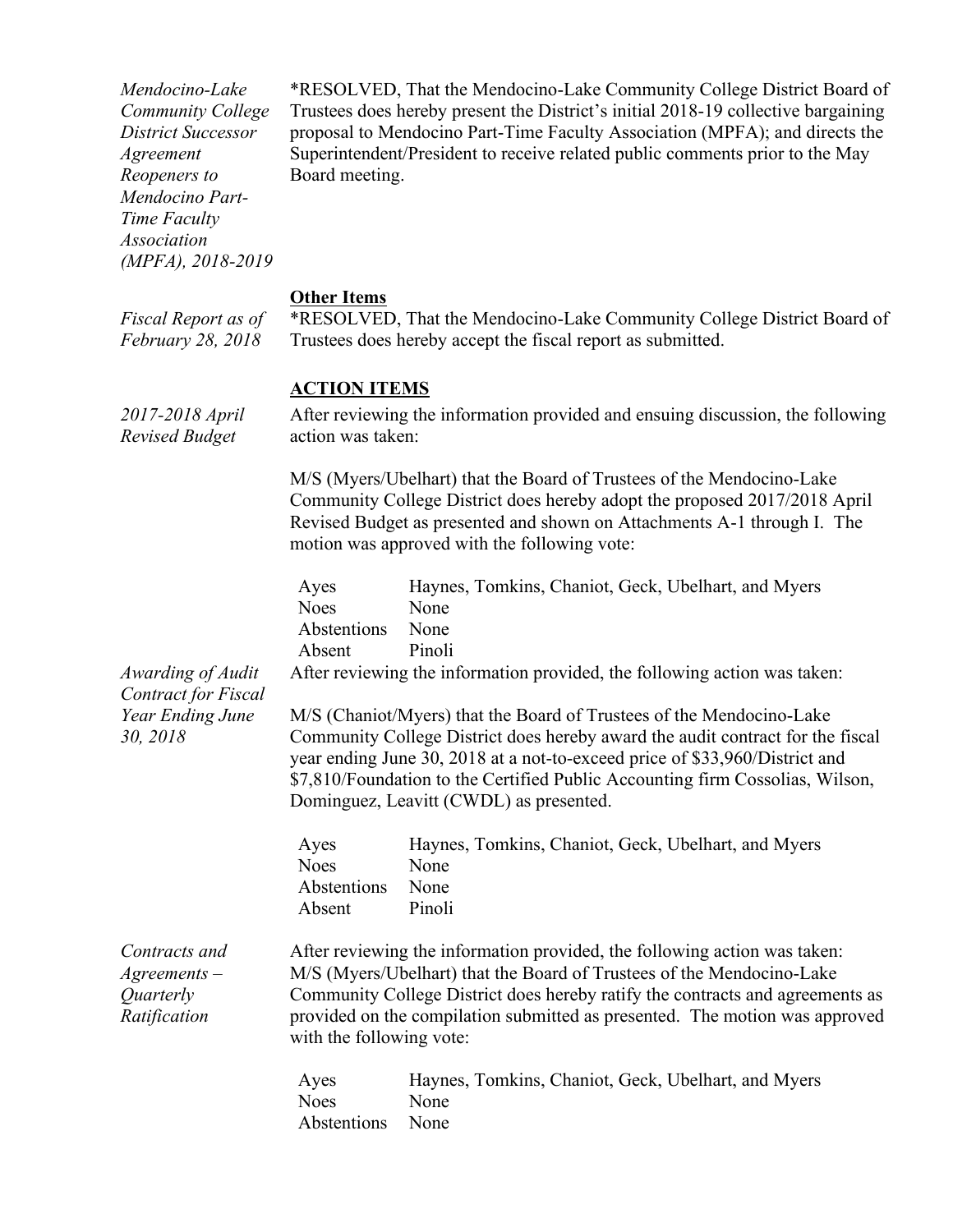|                                                                 | Absent                                                                                                                                                                                                                                          | Pinoli                                                                                                                                                                                                       |  |  |
|-----------------------------------------------------------------|-------------------------------------------------------------------------------------------------------------------------------------------------------------------------------------------------------------------------------------------------|--------------------------------------------------------------------------------------------------------------------------------------------------------------------------------------------------------------|--|--|
| Specifications of<br><b>Election Order and</b><br>Request for   | After reviewing the information and a brief discussion, the board took the<br>following action:                                                                                                                                                 |                                                                                                                                                                                                              |  |  |
| Consolidation-<br>Resolution 04-18-<br>01                       |                                                                                                                                                                                                                                                 | M/S (Myers/Tomkins) that the Mendocino-Lake Community College District<br>Board of Trustees does hereby adopt resolution 04-18-01 requesting election<br>consolidation as presented with the following vote: |  |  |
|                                                                 | Ayes<br><b>Noes</b><br>Abstentions<br>Absent                                                                                                                                                                                                    | Tomkins, Haynes, Geck, Chaniot, Ubelhart and Myers<br>None<br>None<br>Pinoli                                                                                                                                 |  |  |
| Classified<br>Professionals Week<br>$-$ Resolution 04-18-<br>02 |                                                                                                                                                                                                                                                 | After reviewing the information provided, the following action was taken:                                                                                                                                    |  |  |
|                                                                 | M/S (Myers/Ubelhart) that the Board of Trustees of the Mendocino-Lake<br>Community College District does hereby adopt Resolution No. 04-18-02 in<br>honor of Classified Professionals Week. The motion was approved with the<br>following vote: |                                                                                                                                                                                                              |  |  |
|                                                                 | Ayes<br><b>Noes</b><br>Abstentions<br>Absent                                                                                                                                                                                                    | Tomkins, Haynes, Geck, Chaniot, Ubelhart and Myers<br>None<br>None<br>Pinoli                                                                                                                                 |  |  |
| <b>Big Picture Items</b>                                        | Director of Facilities Lojowsky presented information on the campus<br>sustainability project currently underway on the college campuses.                                                                                                       |                                                                                                                                                                                                              |  |  |
|                                                                 | Vice President Polak made a brief presentation highlighting some of the classes<br>and activities occurring through and in conjunction with the North County<br>Center.                                                                         |                                                                                                                                                                                                              |  |  |
|                                                                 | <b>INFORMATIONAL REPORTS</b>                                                                                                                                                                                                                    |                                                                                                                                                                                                              |  |  |
| Campus Safety and<br>Security                                   | An informational report on campus safety and security was submitted by<br>Assistant Superintendent/President Cichocki and Facilities Director Lojowsky.                                                                                         |                                                                                                                                                                                                              |  |  |
| Mendocino College<br>Foundation, Inc.                           | A written report was submitted by Katie Fairbairn, Executive Director of the<br>Mendocino College Foundation, Inc. as information.                                                                                                              |                                                                                                                                                                                                              |  |  |
| <b>Constituents Group</b><br>Reports                            | <b>Classified Senate</b><br>An oral report was made by Classified Senate President Chris Olson.                                                                                                                                                 |                                                                                                                                                                                                              |  |  |
|                                                                 | <b>Management/Supervisory/Confidential</b><br>A written report was submitted by Management/Supervisory/Confidential<br>President Matthew Gordon.                                                                                                |                                                                                                                                                                                                              |  |  |